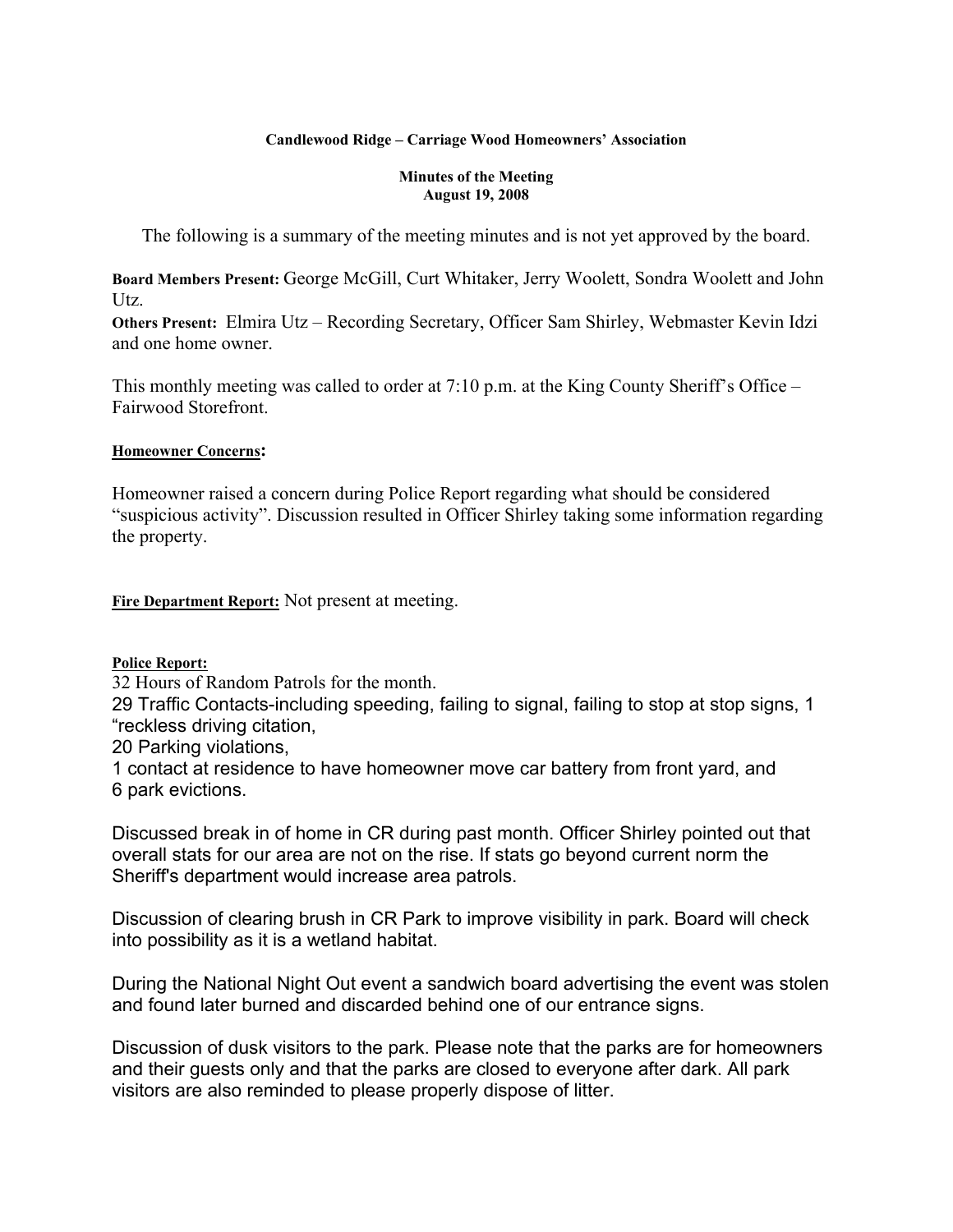**Approval of Last Month's Minutes:** A motion was made to approve the July board meeting minutes as written. It was seconded and passed. Signing of the minutes took place by the board.

**Old Business:** Website update and discussion:

- August Crime Watch Newsletter is posted
- Pictures from the "National Night Out Against Crime" are posted
- Sign up for HOA Updates via Email from the Homepage is up-waiting for sign ups before starting work to promote garage sales and other fun things. We need more participation in order to consider more work on this project.

## Website statistics

There were 302 visits to the website in the last 30 days and 1319 page views. There were searches for "Map", "Maintenance" and "Noise/Quiet Hours/Parties".

## **New Business:**

There was not new business presented.

## **Treasurer's Report:**

• Financial Statement Summary – For this time of year our total income and expenses are about as expected. Approximately \$8000 in dues income was received since the last report. Our yearly HOA insurance premium with State Farm went up \$7.

Slightly less than \$200 was spent in support of our National Night Out Against Crime held 5 August.

Thirty-two hours of random King County Sheriff's patrols were provided during the month of July. Patrolling was done the evening of the 4th of July. Many people had to be reminded that fireworks were not allowed in the parks and were asked to leave. Additional people were reminded that the fireworks debris that they left in the streets needed to be cleaned up.

## **Committee Reports:**

## **Common Areas Maintenance Report:**

Discussion of Carriage wood water retention pond: Canber is suppose to clear the weeds along the fence along the street once a quarter.-Canber will be contacted to address this issue. A suggestion was made for drought resistant plants to be planted in the Candlewood Ridge Entrance. The discussion was tabled for consideration for future capital improvements.

● A belt seat and a tot seat were replaced in Carriage Wood Park. It is unclear whether the broken seats were the result of wear or vandalism. The Carriage Wood signage on the west monument of the 151st Ave entrance was replaced. This is the first of several signage replacements that should be done. Water has been turned on in both our parks and at the Candlewood Ridge entrance. Minimal water is being scheduled to conserve water and money.

Canber has been contacted to look at the retaining timbers of the Candlewood Ridge entrance and provide suggestions on the best way to repair.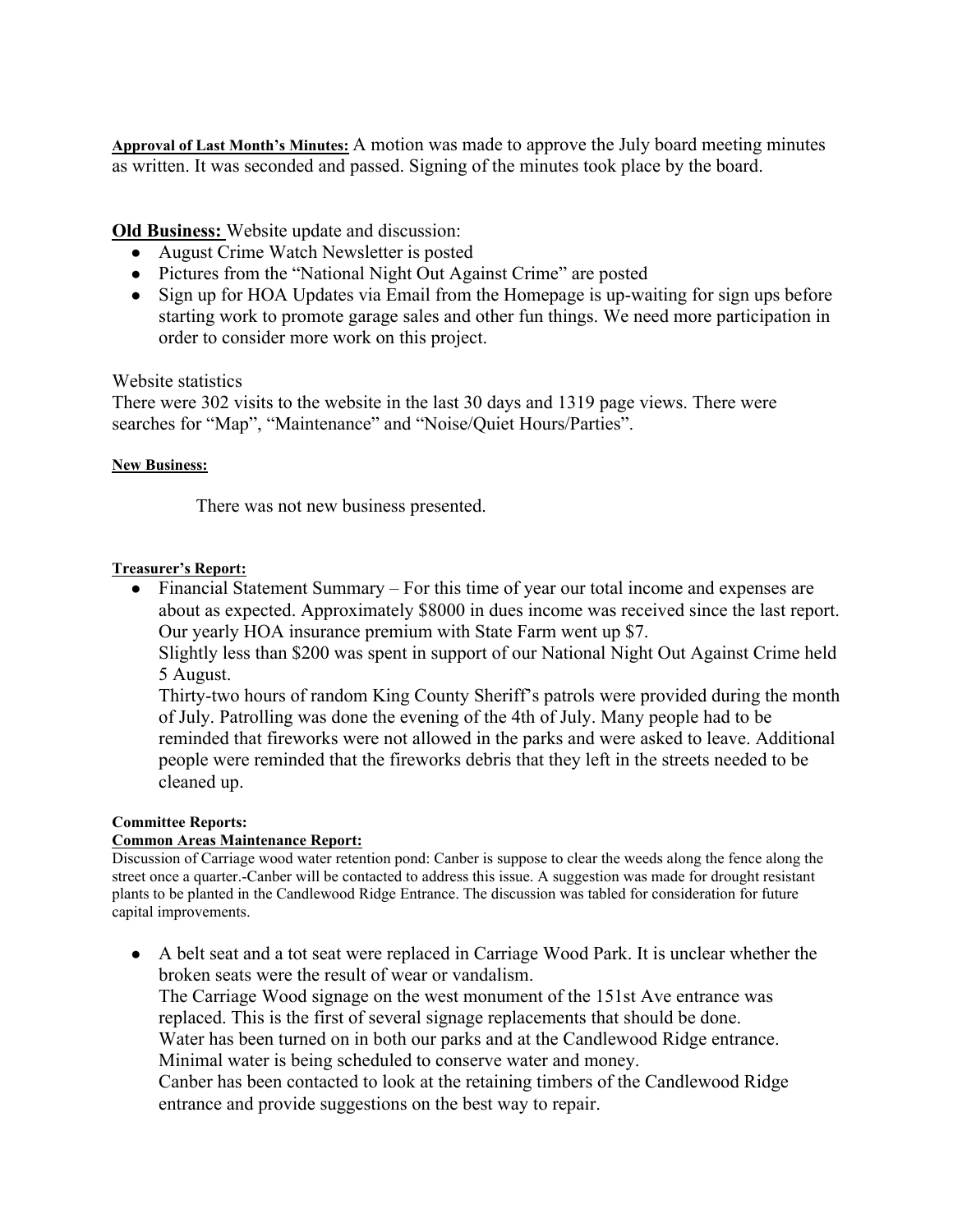The park usage sign destroyed by vandals in Candlewood Ridge Park has been replaced. As planned, more random sheriff's patrols are now being conducted throughout the summer months. Homeowners are encouraged to call 911 when unlawful or unauthorized actives are observed in our parks. Case # 07-250561 should be cited when making such calls.

Two dead trees very near the playground equipment in Carriage Wood Park were cut down and the rounds removed.

On the evening of 5 August we hosted a National Night Out Against Crime BBQ. The landing of King County's Guardian One Helicopter in Carriage Wood Park was the highlight of the evening. Everyone present had the opportunity to take a look inside the helo and talk to the pilots. Several sheriff deputies were also present.

The broken "No Trespassing" sign in Carriage Wood Park was replaced.

Reminder: Our parks are private parks which exist for the use and enjoyment of HOA residents, their families and guests. They are not public parks. Our park usage rules apply to everyone. Following are some of the rules that have been established to maximize safety, and minimize liability and maintenance costs:

Park hours: 9:00 am until dusk

No smoking, alcohol, drugs, loud music, golf, motorized vehicles or fireworks are allowed Animals must be leashed and owners are responsible for cleaning up after their animals.

#### **Architectural Report:**

- Fifteen ACC requests were submitted since the last meeting. One for a new roof, four for painting, one for a fence, one for a play set, one for a shed, one for window replacements, and one extension and five for landscaping. One warning/reminder letter was delivered to a homeowner who began a project on their home without submitting an ACC Request and getting approval prior to commencing the work.
- Reminder Our CC&Rs and Rules and Regulations clearly state that exterior projects such as roofs, painting, fencing, decks, major landscaping and patios require the submission and approval of an ACC request before commencing the project. The ACC has up to 30 days to respond to an ACC request but tries to respond much sooner than that. It is recommended that if a response to an ACC request has not been received within two weeks, the homeowner should contact the ACC Chairman via email at architecture@crcwhoa.org or by leaving a voice message at 425-227-4227. Please do not contact the ACC chairman via a home phone number.

#### **Complaints Negotiations Report:**

Discussion of complaint regarding homeowner washing concrete mix down storm drains and neglecting yard. County has notified HOA of fines being assessed for the storm drain polution. Further action by the HOA is not warranted at this time. Yard complaint is actionable by the HOA but a specific complaint must be filed first.

- There are currently 41 open active complaints
- 11 are in the fine stage: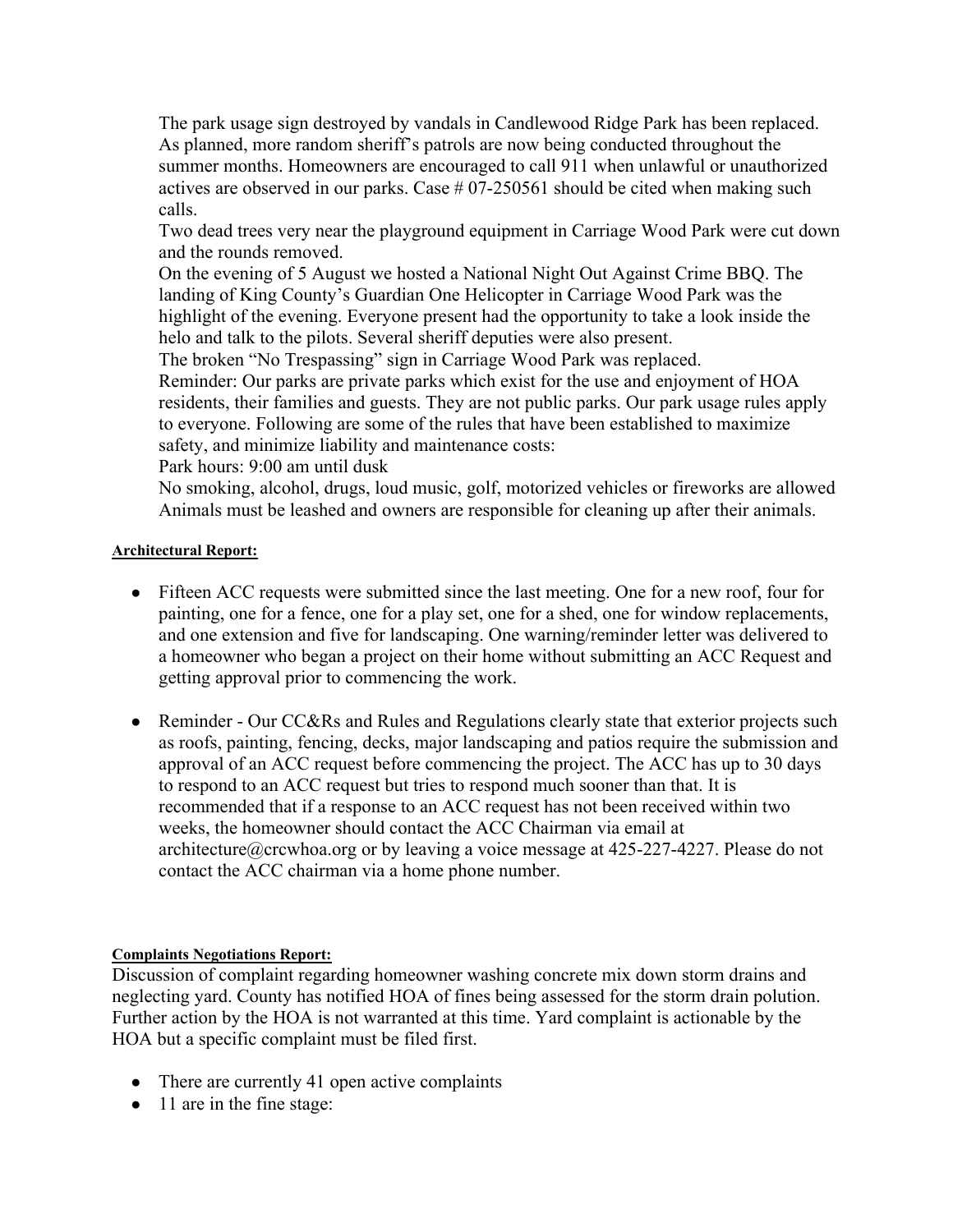6 for fines that continue to accrue 5 for fines that are unpaid but non-compliance issue is resolved 18 have received their 1st non-compliance letter 11 have received their 2nd non-compliance letter 1 has received the 3rd and final non-compliance letter

- 24 complaints were closed since the last meeting.
- One of the frequent complaints we address is the improper parking and storing of large trucks, RVs, utility trailers, boats and inoperable vehicles. Large trucks cannot be kept, parked or stored outside on any lot or on any street except when consumer services are being provided. RVs which include motor homes, trailers of all types, motorbikes, motorcycles, and boats which are typically used for personal or recreational use must be parked or stored in a garage or behind a 6' HOA approved fence. Temporary parking on the street or on your lot is permitted for a period not to exceed 72 hours. Inoperable vehicles which include vehicles with expired license tabs cannot be parked or stored on the street or on your lot. They may be parked or stored in the garage or behind a 6' HOA approved fence.

**Legal and Insurance Report:** Communication continues with the HOA attorney regarding the complaint made by a homeowner against the Association and individual Board Members.

A small claims court hearing regarding repair of damage to our common area as a result of encroachment was settled in HOA's favor due to default/failure to appear on the part of the homeowner involved.

#### **Rental Home / Change of Address Committee**

Committee chair was not present. Report on the July Rental committee meeting expected at the September meeting.

Changes of Address and Rentals

• Reminder – When HOA correspondence needs to be delivered to an address other than the HOA street address, your HOA needs to be notified in writing of the correct address to send the correspondence. This applies to absentee homeowners who are renting or leasing their homes, homes that are vacant, and homeowners who choose to receive their correspondence at a PO Box or alternate address. In addition homeowners who are renting or leasing are required to comply the provisions of the Leasing/Rental of Homes/Tenants Rules and Regulations.

**Capital Improvement Committee** – Nothing new to report.

**Welcoming Committee** – If you are new to the neighborhood and would like an HOA information packet, call the HOA phone number at (425) 227-4227 and leave a voice message or send an email request to  $\frac{info@crcwhoa.org.$ 

**Special Topics:** Visit our Website and contact the HOA via Email at: Web – www.crcwhoa.org